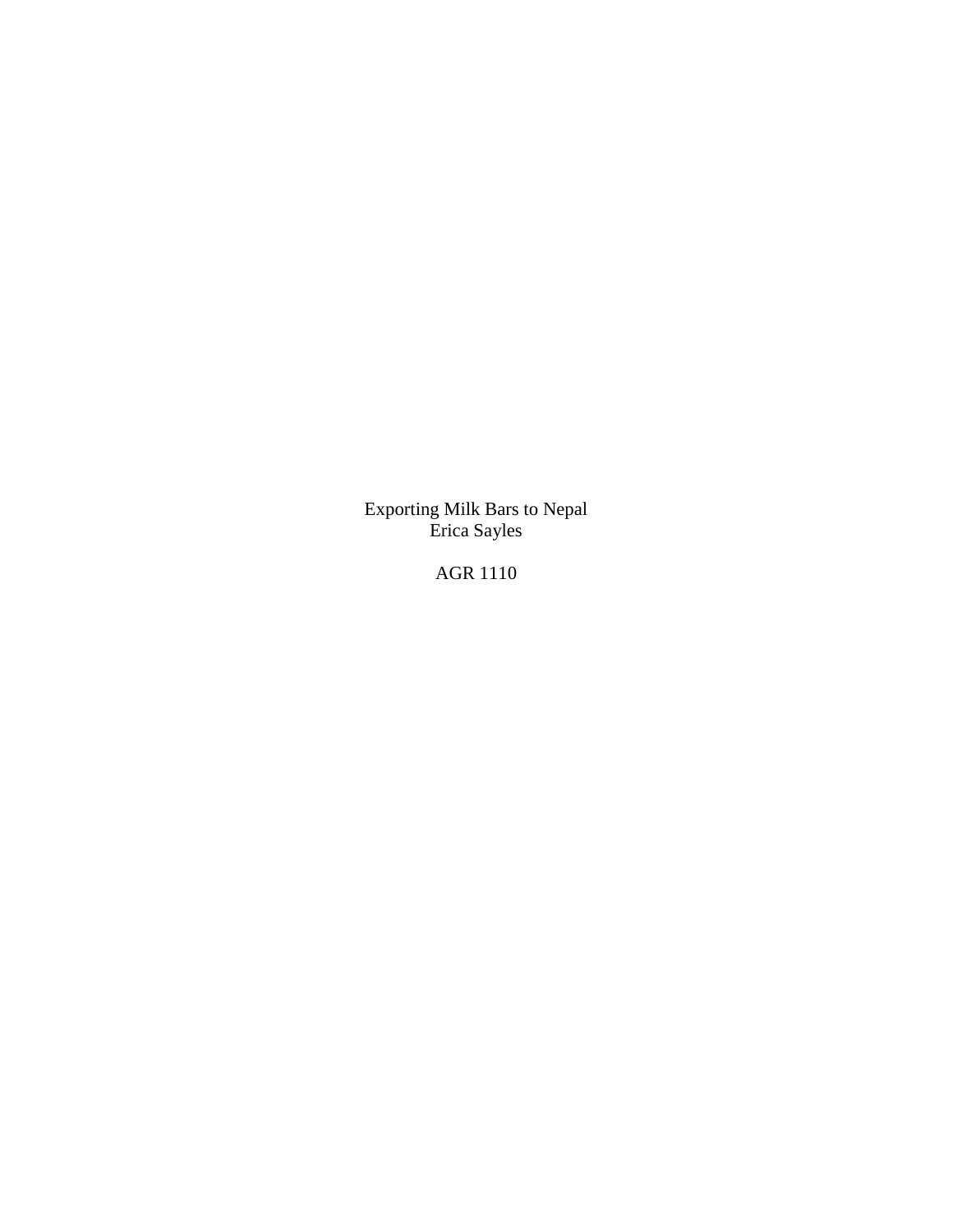Across the globe there is a dramatic difference from country to country when comparing things such as government, land, economy, and industries. Some countries have parts that are thriving and other still developing. In addition, some countries work very closely together and are very similar such as the United States and Canada. Other hardly interact at all and have large differences between them such as Nepal and Canada. Nepal, a small and developing country struggling to regain its footing after an earthquake. With an increasing population and demand for products, farmers across the nation are desperately searching for ways to advance their own farming techniques to fill the supply and demand orders. Canada, a large country with a stable economy and concrete plans for the future. The agricultural industry here is known across the globe for its highly efficient, advanced, and productive methods. Why not share the Canadian knowledge, tools, and techniques with others to help them back on their feet and headed in the right direction. This paper will review, and asses the possibility of exporting the technology of Milk Bar Nursers to Nepal in efforts to help dairy farmers in Nepal take better care of their calves and increase their herds production. This will allow them to better meet the needs of dairy products in their country, as well as create a greater profit for themselves and their families. Sending Milk Bar Nursers to Nepal is just one of many ways the Canadian industry can aid Nepal.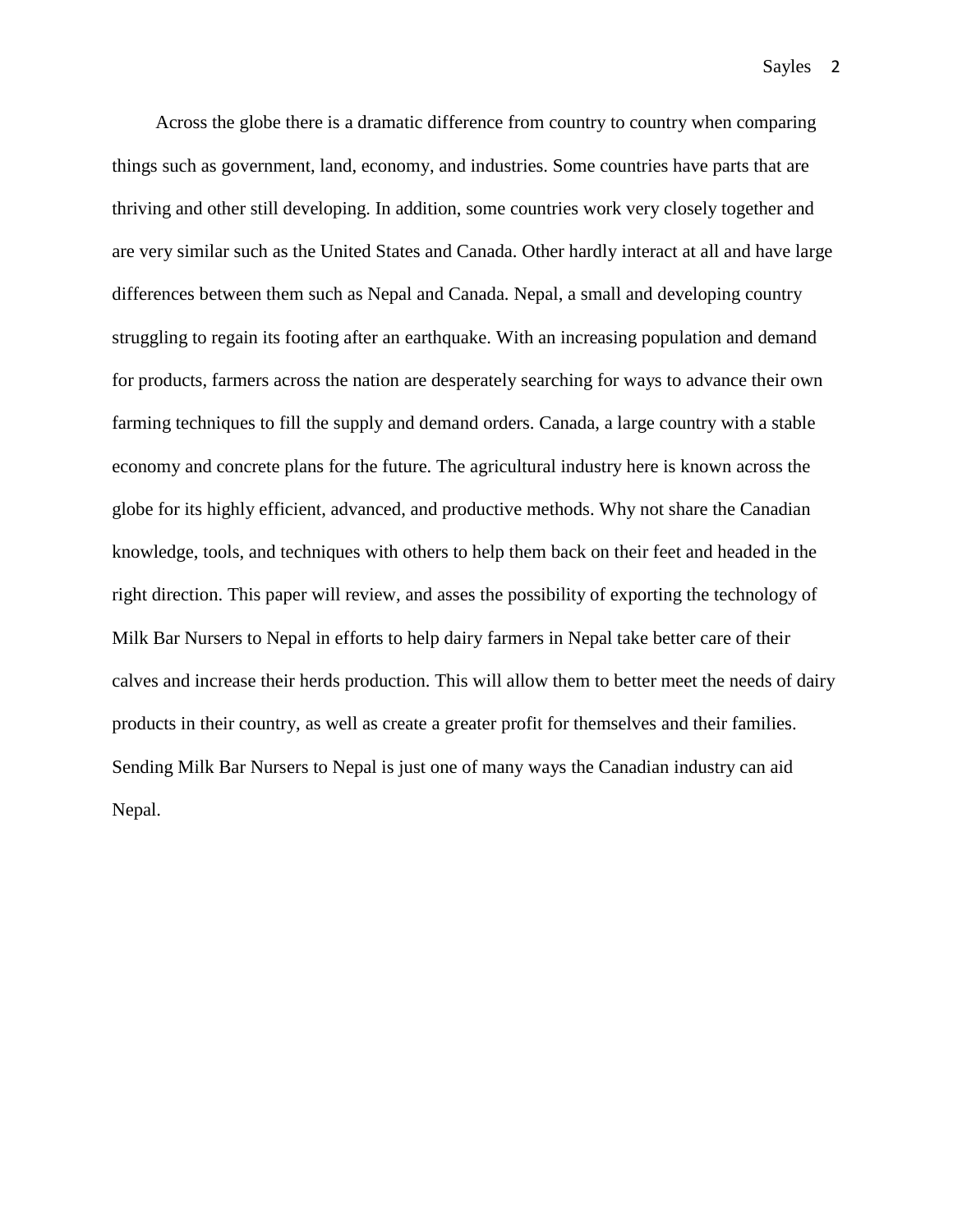### **Part I:** *Milk Bar Nursers:*

Milk Bar Nursers, originally invented in New Zealand are now manufactured and distributed by The Coburn Company and are an innovative way to feed calves (young dairy cattle) and kids (young goats) in group housing. These nursers are designed and sold for use with

#### **Figure 1: Calf Milk Bar**



Source: http://www.coburn.com/milkbar-6-for-calves-w-ez-lock-265-2106

all dairy animals; cattle as well as goats, and are sized appropriately. They have been used, and provided improvements in the United States, Canada, New Zealand, Australia, and across Europe. In these countries they are set up to feed calves and kids living in group housing conditions, here they not only benefit from the use of the Milk Bars, but also because the social setting the livestock are in causes them to be happier and healthier.

#### **Figure 2: Goat Milk Bar**



Source: http://www.coburn.co m/milk-bar-7-forlambs-265-3007

As the Milk Bar Nursers are made of plastic and rubber, they are both light weight, at only seven pounds per calf unit or six and a half per kid unit, and very durable (The Coburn Company, 2014). This quality allows them to be easily cleaned between feedings with soap and water to reduce disease transfer in livestock, and makes them transportable to be used in other pens. The milk bar can be easily hooked onto any pen siding whether it be wood or metal, then filled with whole milk or milk replacer. This versatility makes it highly suitable for many different farming styles and nutrition plans on farms. The calf Milk Bar sells for \$156.06, and the kid Milk Bar for \$111.15 and is a very long lasting product view for many as an investment for their farm (The Coburn Company, 2015).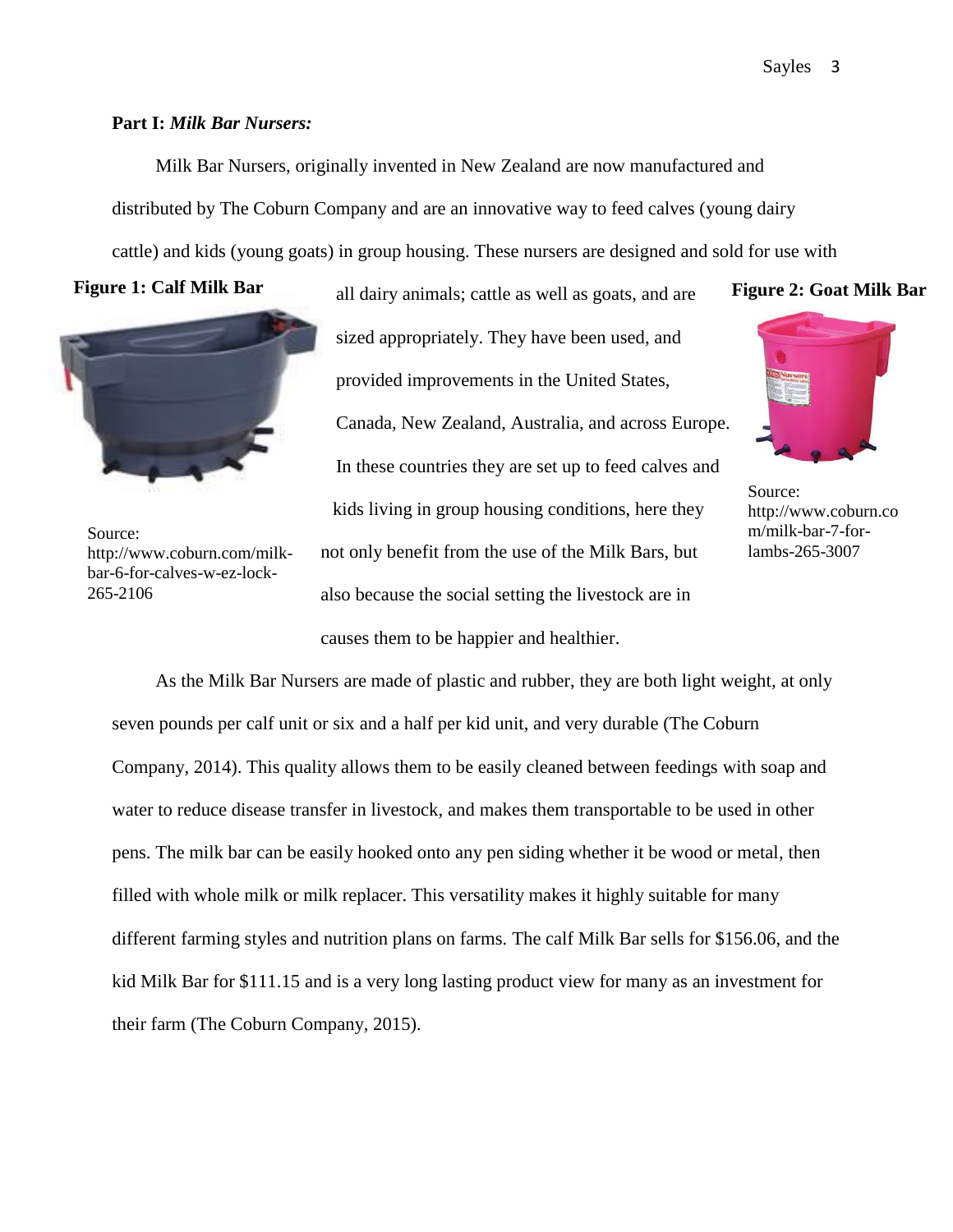## *Benefits of Milk Bars to calves and kids:*

The milk bar provides many benefits to the animals using it. When a calf is naturally suckling on its mother's teat, it is forced to drink slowly and produce a lot of saliva which aids in the calf's digestion causing the milk to curdle in the calf's stomach as well as aid in the digestion of fat. The saliva produced also has many antibacterial properties which helps keep the animal healthy and prevent scours (Milk Bar, 2015). When a calf does not produce enough saliva it causes it feel hungry and continue sucking on things such as other calves ears, tails, and udders. The Milk Bar nipples are designed like a real teat forcing the calf to slow its suckling and produce the proper amount of saliva (Milk Bar, 2015).

Since the milk bar encourages this salivation in calves or kids with slower suckling, and aids in proper digestion of the milk, it has been shown to decrease cross-suckling rates as well as scours in young calves (Milk Bar, 2014). Cross suckling is reduced by the speed of drinking from the milk bar so the calf or kid is not deprived of its sucking stimulus, and amount the calf is receiving at each feeding is filling its stomach with no need for it to continue eating (Jensen, 2003). Cross sucking can lead to mastitis, infections in the quarter, and even the possible loss of a quarter on the animal, meaning that one of their quarters can not produce milk (Sleegers, 2015). Mastitis is the inflammation of the udder caused by bacteria, and can often be seen in a specific quarter of the cow (Edmondson, 2004). In turn, Milk Bars are shown to reduce mastitis in young cows as their udders have not been damaged. Cross suckling and mastitis not usually a problem in goats as their teats are too small (Franken, 2015).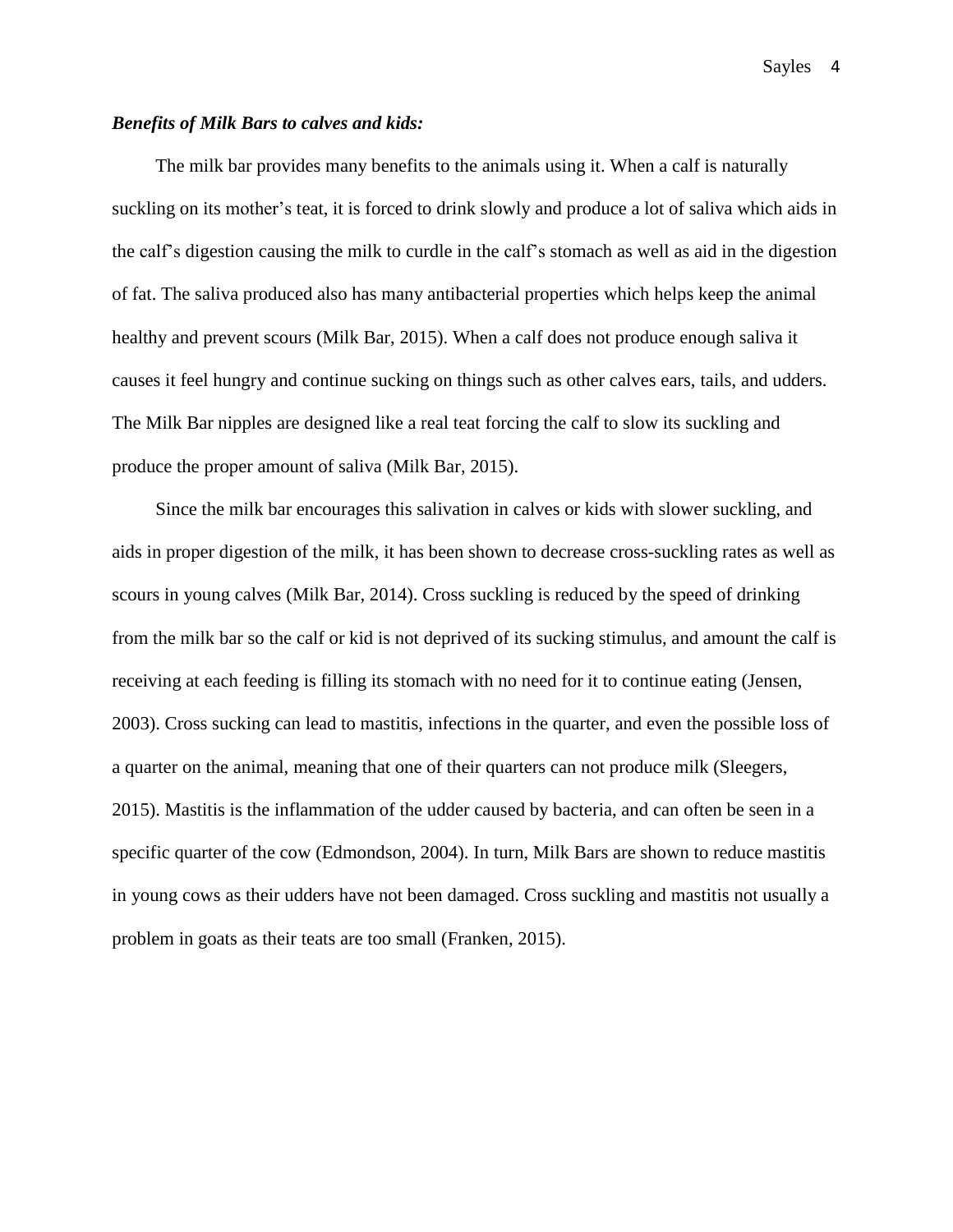Furthermore, the increase in proper digestion caused by saliva produced from using the Milk Bar obviously leads to an increase in the growth of calves. The graph seen here (figure 3), displays the results of a trial done in the United states where there were 48 calves placed in



[http://info.milkbar.co.nz/milkbar/r](http://info.milkbar.co.nz/milkbar/research/)

Source:

**Figure 3: Calf growth based on feed**

# *Benefits to Canada:*

calves in less time.

were put in their own individual pens. As seen in figure 3, the calves fed with the milk bar in group pens not only gained more weight and grew faster, they also consumed more of the calf starter provided leading to a more successful weaning of the calves. Overall the Milk Bar helps a producer grow healthier and stronger

different scenarios and their growth was

tested based on what they were consuming.

Five pens were filled with five calves each

(group housing), then the other 23 calves

The export of this product to Nepal would have many direct, and indirect benefits to Canada and its economy. These benefits will be found mainly in Canada's oil industry, but will also be seen in the transportation and shipping sector as it will be able to create more jobs for Canadians. Although these milk bars are manufactured in the United States, they are primarily made of plastic and rubber. From a manufacturing perspective, plastic is made in the states from oil, and Canada is a main exporter of oil to the United States. It is known that the US imports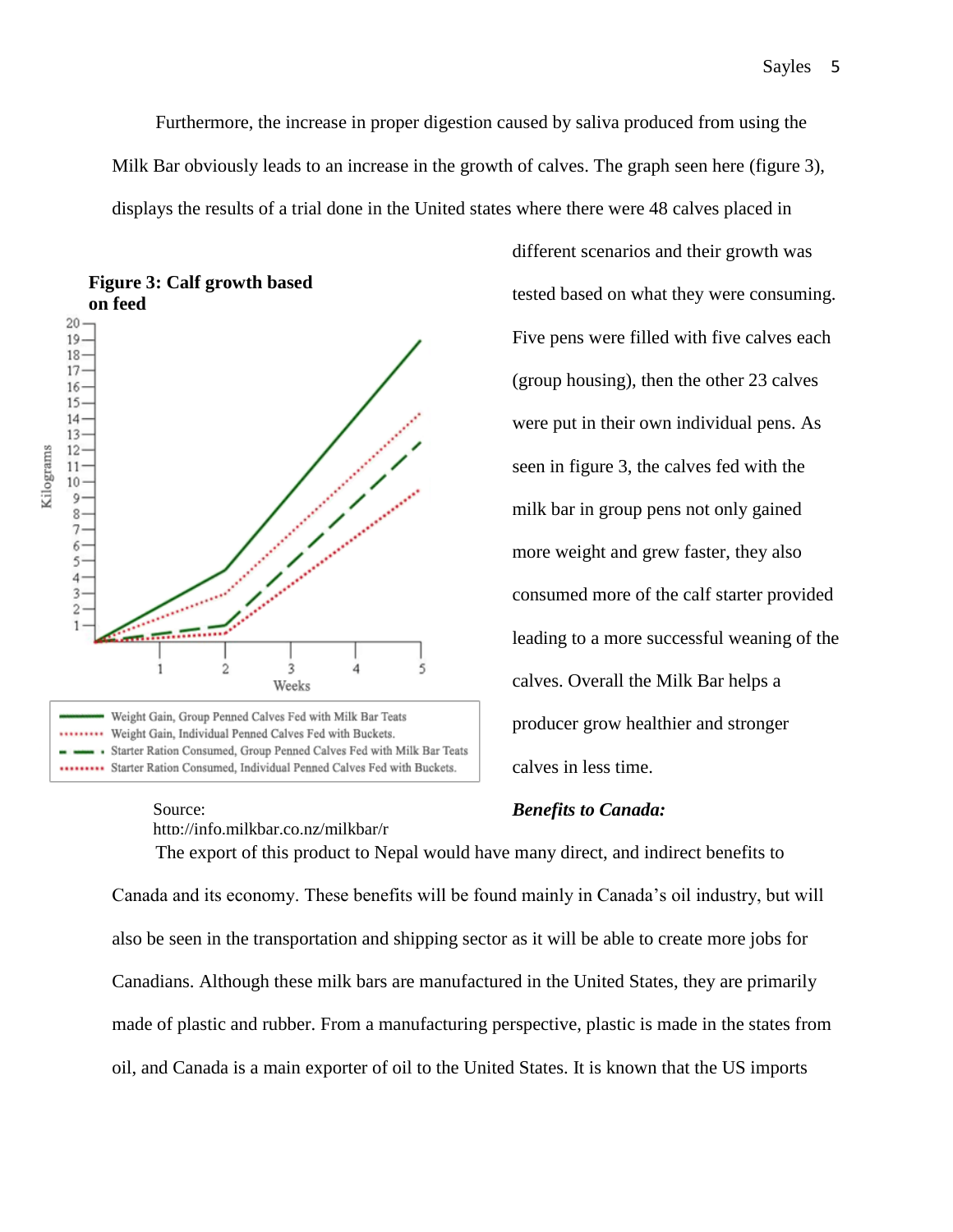50% of their oil, and 37% of that gap is filled by Canadian oil (EIA, 2014). In 2014 the 37% of Canadian oil translated to 2882 thousand barrels per day of crude oil going from Canada to the US (EIA, 2014). It is also known that Canada exports 89% of our resins to the United States for rubber and plastic manufacturing (Industry Canada, 2011). Both of these will be used to build the Milk Bar Nursers and so the demand for the raw Canadian products can be expected to go up. As both of these things are already exported to the United States, the platform for trade is there and has room to increase. In addition, an increased need for transportation from the place of manufacturing, to the place of shipment would be needed creating Canadian trucking jobs as well as jobs to send the Milk Bars to Nepal. Through this export, Canada's economy would grow and be left stronger.

## **Part II:** *Nepal*

Nepal is a small agriculturally based country located between India and China and separated into three regions; Terai, Hills, and Mountains (Cockburn, 2002). With a population of 29, 210, 448 people, it is a densely populated country with an ever growing need for food production (Country Meters, 2015). Approximately 70% of this population is employed in some aspect of the agricultural industry which translates to it accounting for 38% of Nepal's GDP (gross domestic product) (US Aid, 2015). This illustrates how heavily the people of Nepal depend on the production of crops and livestock to keep their economy afloat. However, farmers in Nepal find themselves struggling to meet the needs of their population as they have limited access to different farming technologies and are struggling to increase their production without greatly expanding their farms (US Aid, 2015).

#### *Nepal's dairy industry:*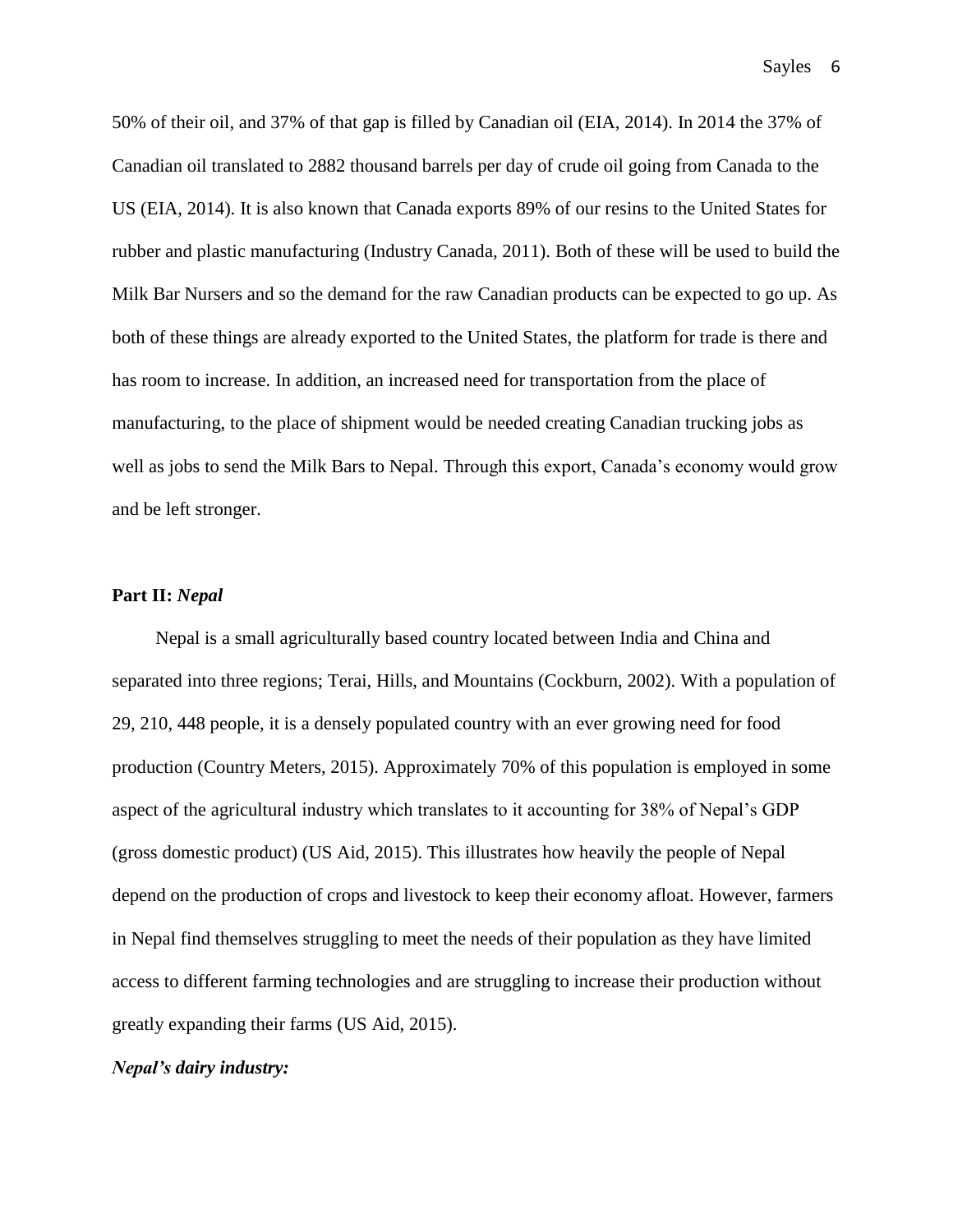The dairy industry in Nepal had never fully developed until 1952 when the first organized activity happened in regards to dairy processing which was a cheese processing plant (FAO, 2010). The dairy business in Nepal holds great importance as cows are considered sacred to most of the population based on their religious beliefs and practices, and the cows are strictly only used for milk production. Since the real beginning, many boards have assisted in the creation of various five, and ten year plans to help with everything from supply schemes for the milk markets to ensure the farmers get a fair price for their product, to developing better management and nutrition plans for producers (FAO, 2010).

Currently Nepalese farmers are looking for ways to help improve their animal husbandry practices in order to raise production on their farms (NARC, 2007). Right now, the average heifer is bred around 3 years of age in Nepal due to slow growing rates (Meena et al., 2007). The average cow, after calving only produces 438L of milk in its lifetime (FAO, 2010). In most other countries, the typically breeding time for a new heifer is 13-15 months, or just over a year (Sleegers, 2015). This allows the heifer to not only reach puberty, but also to put on enough weight so that it can sustain a growing calf. The late breeding age as seen in Nepal, is shown to lead having approximately 4% more calving difficulty than animals breed sooner (Lin et. al, 1988). When heifers are bred, and a calve at an earlier age they are also shown to have a longer production life, and typically produce 1000kg's more in the long run (Lin et. al, 1988).

#### *Benefits of Milk Bar Nursers to Nepal:*

This product would be of great benefit to all dairy farmers in Nepal as it will help calves and kids grow faster, breed earlier, and therefore have a more productive lifetime leading to more efficient and profitable farms. Their growth, as shown in figure 3 would dramatically increase once put on the Milk Bar Nursers. Following that, they would put weight on in a more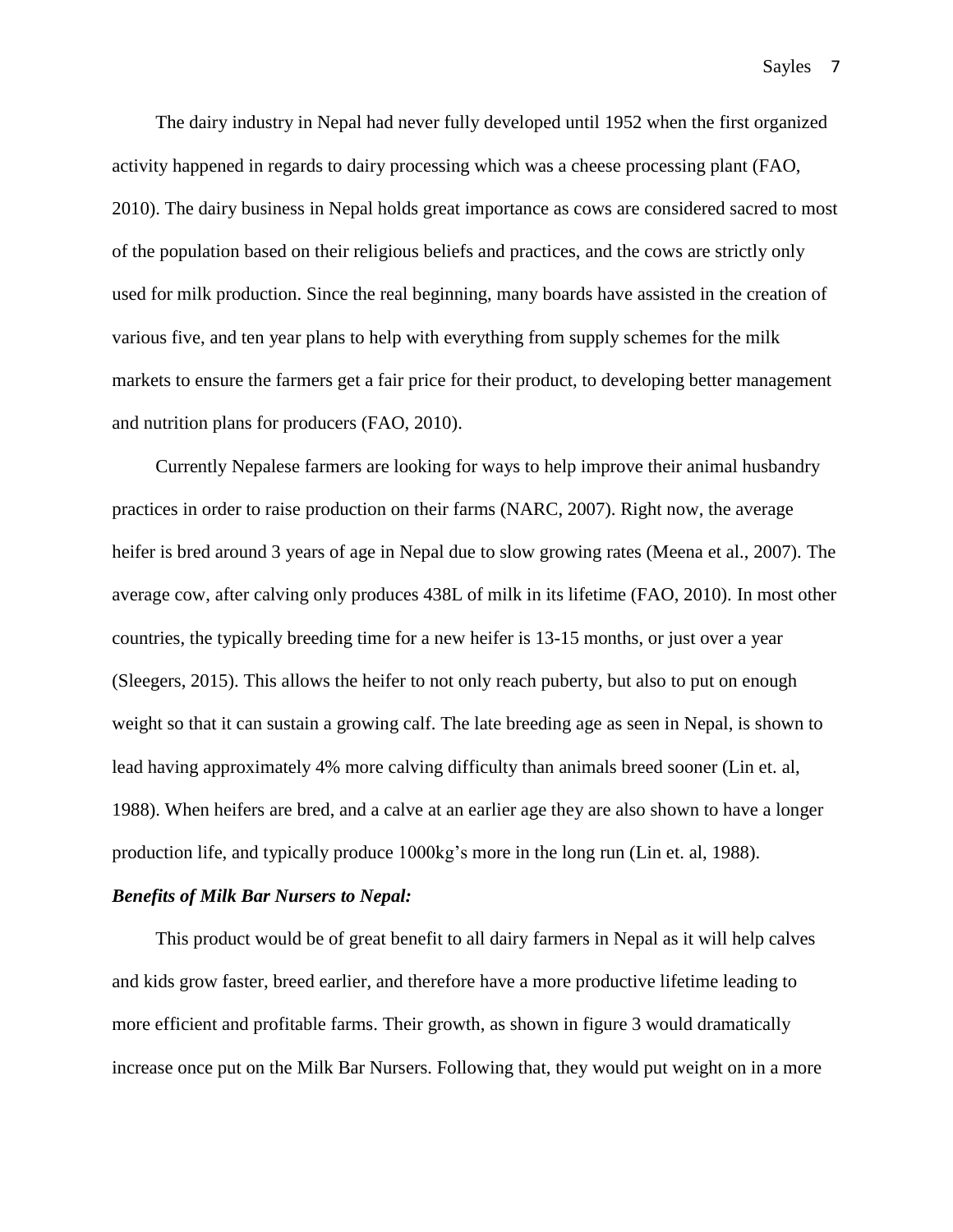efficient manner as they would be encouraged to consume more feed from an earlier age. This would in turn cause a large advancement in the breeding, and calving for the cow and therefore extend the production lifetime that each cow in Nepal currently has. Although the Milk Bar may not provide a benefit to the current generation of cows being farmed, the value and payoff will be seen in the future generations of cattle that will pass through the farm. Moreover, the Milk Bar Nursers are long lasting, easy to manage and work, and can work with many different sized farms. Farmers would only need one to feed all their calves as opposed to multiple individual bottles, and it would be there to help benefit their herd for many years after being purchased. With minimal upkeep and no need for a constant water or electricity supply, they are very practical for the average Nepalese dairy producer.

The Milk Bars, once transported to Nepal could be sold in any number of local hardware and farm supply stores. Farmers would not have a need go back to town often to purchase parts once it is bought, and due to it having handles and being light weight it would be relatively easy for the farmer to transport back to their farm. These would be sold mainly in the Hill and Terai regions as that is where majority of the dairy production farms are located. Although it may be a large investment for the farmers financially, they will see the payoff in their profit after the production of their livestock increases. It will also provide priceless relief to the farmers, saving them all the back breaking labor of feeding each calf by hand for long periods of time. Likewise, it will free up the producer's time to dedicate themselves more to their crops or lactating animals.

As well, sending Milk Bar Nursers to Nepal would provide many off farm jobs for people there. From the processing of milk into many dairy products such as cheese, ice cream, and yogurt, to hardware store clerks, and working in the transportation sector. It is known that 40% of house hold incomes in Nepal are filled by non-farm jobs (Seddon et. al, 2002). The idea of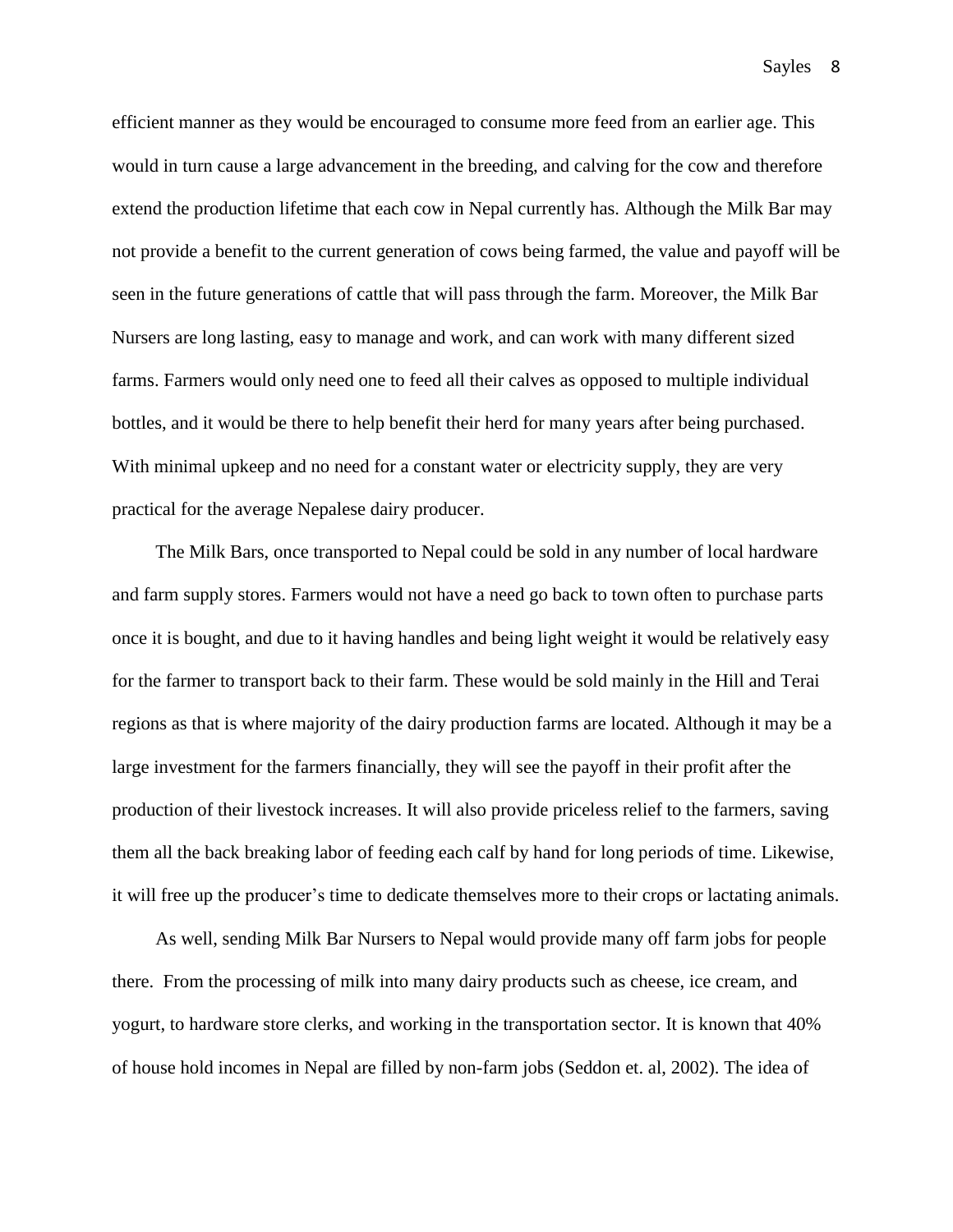working off farm is becoming increasingly popular as the cost of living is going up. This is also due to the farmers minimizing the impact on their financial situation should a tragedy strike their farm such as floods, earthquakes, diseases and many other unavoidable disasters that could ruin their farms, or kill off their animals. The export of the Milk Bars to Nepal is not only creating these job opportunities for the farmer's peace of mind but also as a boost to Nepal's economy.

## *Transportation of Milk Bars to Nepal:*

Transportation of the Milk Bars to Nepal from Canada in the first place has a few options; by plane, or by bulk ship. Another variable to take into account would be the location it leaves Canada from; Toronto, Halifax, or Vancouver. The following routes as illustrated in figure 4 are



**Figure 4: Map of transport routes**

Source:<http://www.freeworldmaps.net/asia/nepal/location.gif>

based on sending 10 units each weighing 7lbs, with the following dimensions: 32x36x34 inches.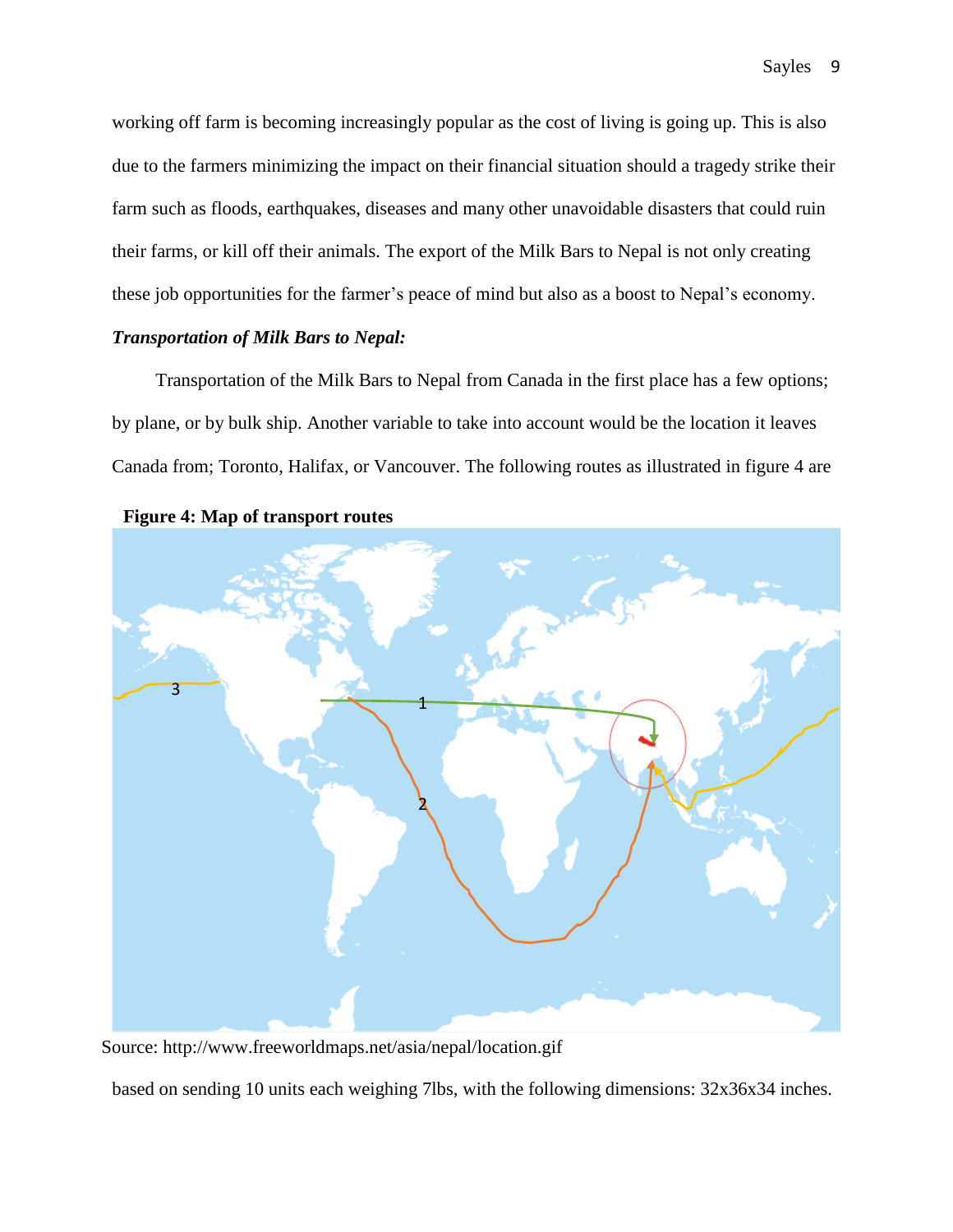The fastest, more direct, but most expensive route would be route 1, by plane from from Toronto, Ontario to Kathmandu, Nepal costing approximately \$3650.15 CAD (A1 Freight Forwarding, 2015). The second option holding a smaller amount of land travel from the manufacturing plant to the place of departure in North America would be route 2, by freight ship from Halifax, Nova Scotia to Kolkata, India costing \$3038.66 CAD (A1 Freight Forwarding, 2015). The last option is the least expensive, route 3, from Vancouver, British Columbia to Kolkata, India by freight ship costing \$2223.09 CAD (A1 Freight Forwarding, 2015). This route would be the most correct course to go with as it has the shortest travelling distance and would make the most economical sense. Both route 2 and 3 would require additional transport from the manufacturing plant to the coast, and them from Kolkata to the stores in Nepal by either truck or train which would have an additional cost of approximately \$300-\$500 depending on the method used.

Overall, Milk Bar Nursers are an innovative way to feed both calves and kids that would greatly aid dairy producers in Nepal by increasing their production, as well as benefit Canadian industries. The Milk Bar Nursers could be effectively transported to Nepal by freight ship from Vancouver, BC to Kolkata, India, then brought into Nepal by train or truck. At this point the export of them has provided both Canada and Nepal with employment in the transportation sector as well giving the Canadian oil industry a greater profit in our trade with the United States. Once in Nepal they can be sold in hardware stores and other farm supply stores across the country close to the farmers them selves, mainly in the Terai and Hill regions thus proving off farm job opportunities increase household income of Nepal families. From there the farm can invest in their own Milk Bar and easily carry it back to their farm, beginning to implement changes right away. Following that they will notice increased growth in calves with less manual labor, then proceed to breed them earlier as they will reach puberty sooner. Their heifers will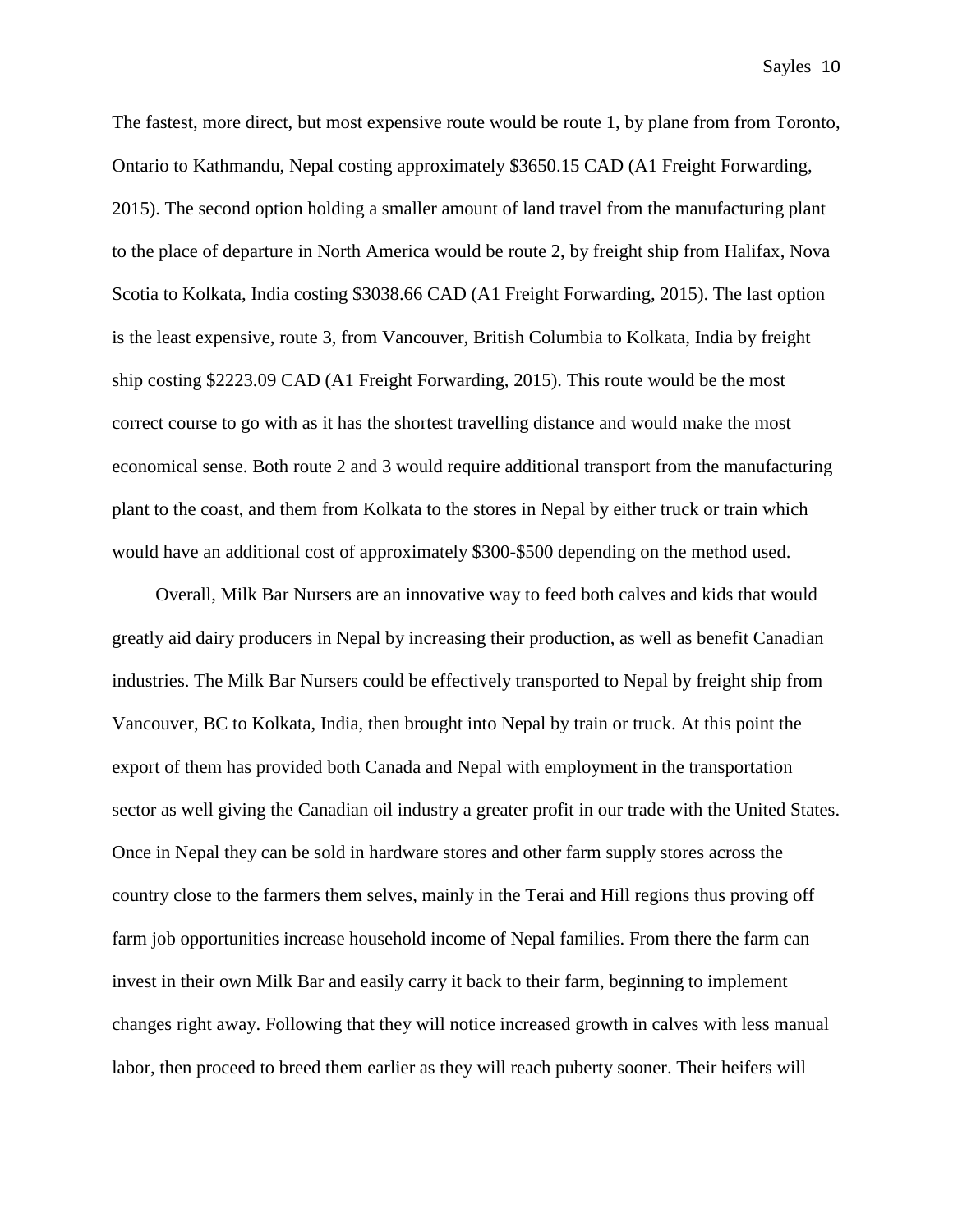calve out at a younger age with less complications, lower counts of mastitis and lame quarters and producing more milk. Finally, the farmer will ship out increase quantities of milk to be processed proving them with more income and again creating more jobs in the off farm production of dairy products.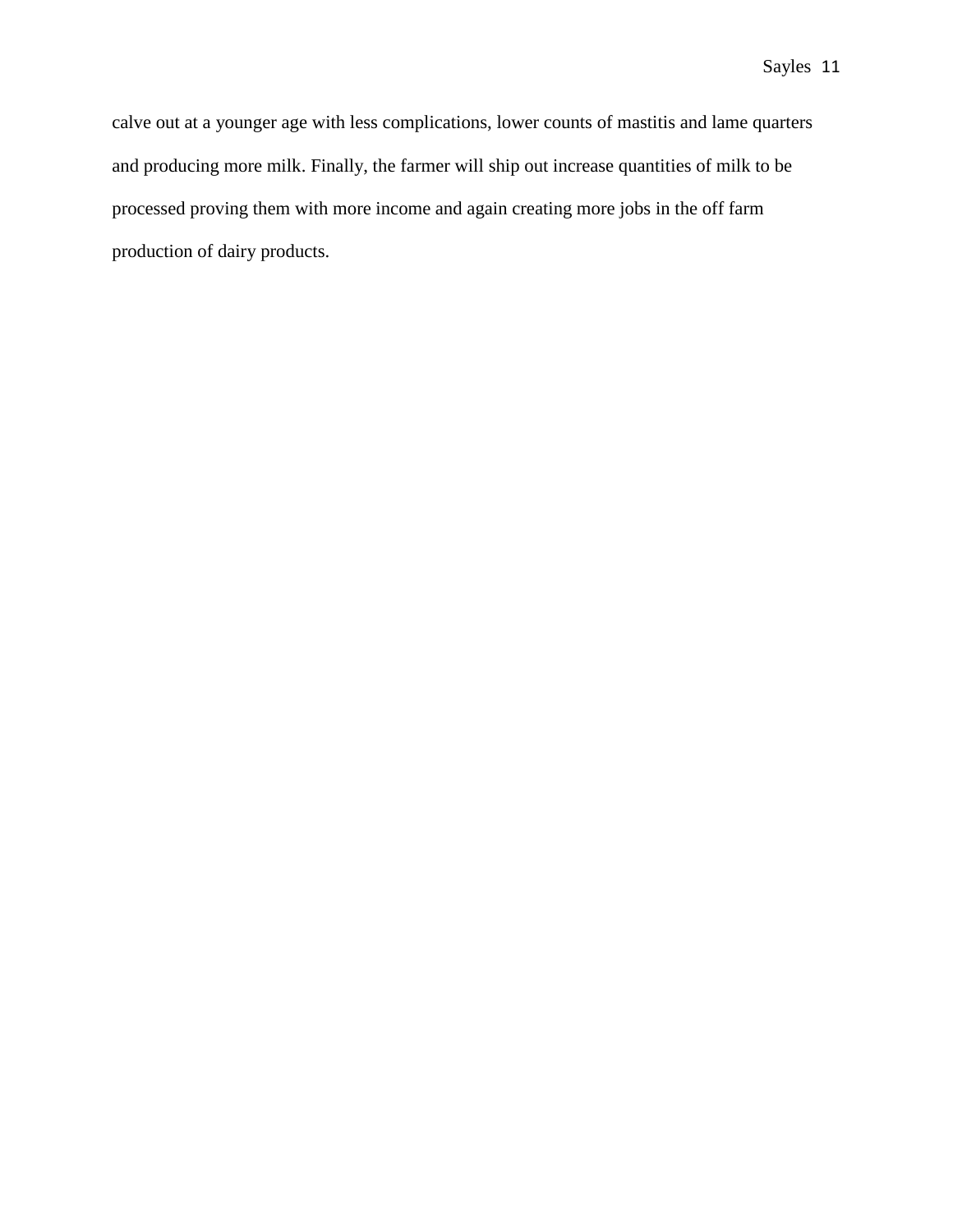## References:

- (n.d.). Retrieved October 18, 2015, from [http://cdn.fpmt.org/wp-content/uploads/mandala/online](http://cdn.fpmt.org/wp-content/uploads/mandala/online-features/animal-welfare-2015-nepal-earthquake/DSC01179-mother-and-calf-Phil-Hunt-web.jpg?b53e5e)[features/animal-welfare-2015-nepal-earthquake/DSC01179-mother-and-calf-Phil-Hunt](http://cdn.fpmt.org/wp-content/uploads/mandala/online-features/animal-welfare-2015-nepal-earthquake/DSC01179-mother-and-calf-Phil-Hunt-web.jpg?b53e5e)[web.jpg?b53e5e](http://cdn.fpmt.org/wp-content/uploads/mandala/online-features/animal-welfare-2015-nepal-earthquake/DSC01179-mother-and-calf-Phil-Hunt-web.jpg?b53e5e)
- Canadian Synthetic Resins Industry. (n.d.). Retrieved October 14, 2015, from <https://www.ic.gc.ca/eic/site/plastics-plastiques.nsf/eng/pl01384.html>
- Cockburn, J. (2002). *Trade liberalisation and poverty in Nepal: A computable general equilibrium micro simulation analysis*. University of Oxford, Centre for the Study of African Economies. Retrieved: November 14, 2015
- David Seddon , Jagannath Adhikari & Ganesh Gurung (2002) Foreign Labor Migration and the Remittance Economy of Nepal, Critical Asian Studies, 34:1, 19-40, DOI: 10.1080/146727102760166581
- Digestive System of A Calf. (n.d.). Retrieved October 16, 2015, from <http://www.farmersfarmacy.com/gcclientdata/pdf/690615-2.pdf>
- Edmondson, P. W., & Bramley, A. J. (2004). Mastitis. *Bovine Medicine diseases and husbandry of cattle. The 2nd Edition. Edited by Andrews, AH*. Retrieved: November 18, 2015
- FAO, J., & FOODS, M. H. I. (2010). Food and agriculture organization of the United Nations. *Rome, URL: http://faostat. fao. Org*. Retrieved: November 20, 2015
- Franken, H. (2015) Harry Franken, Owner, Frankhaven Dairy Goats, Teeswater Ontario. Personal Communication (17 November, 2015).

Frequently Asked Questions. (n.d.). Retrieved October 14, 2015, from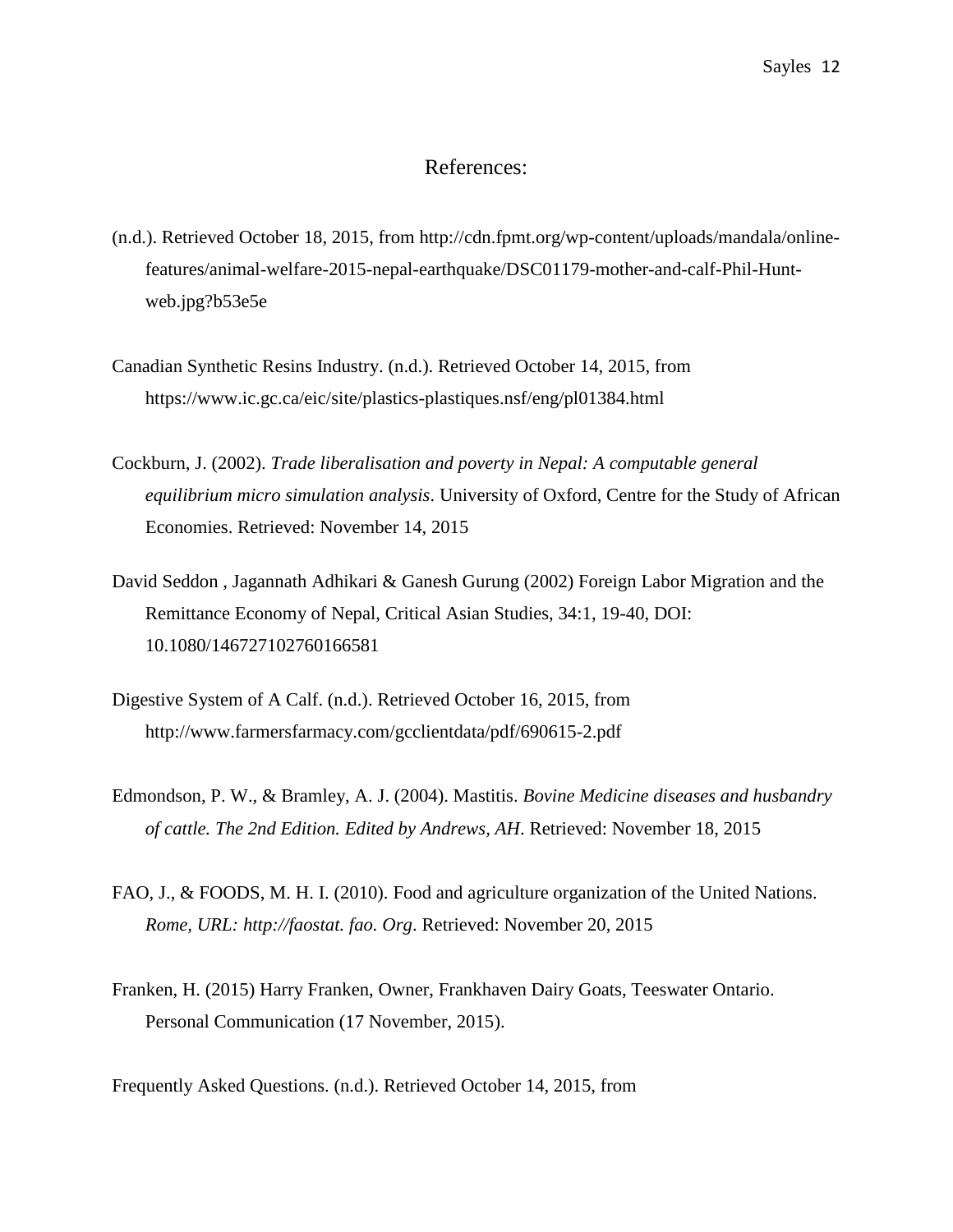<http://www.eia.gov/tools/faqs/faq.cfm?id=727&t=6>

- Jensen, M. B. (2003). The effects of feeding method, milk allowance and social factors on milk feeding behaviour and cross-sucking in group housed dairy calves. *Applied animal behaviour science*, *80*(3), 191-206. Retrieved: November 13, 2015
- Lin, C. Y., McAllister, A. J., Batra, T. R., Lee, A. J., Roy, G. L., Vesely, J. A., ... & Winter, K. A. (1988). Effects of early and late breeding of heifers on multiple lactation performance of dairy cows. *Journal of Dairy Science*, *71*(10), 2735-2743. Retrieved: November 20, 2015
- Meena, H., Ram, H., Singh, S., Mahapatra, R., Sahoo, A., & Rasool, T. (n.d.). Animal husbandry practices at high altitude ( 6000 feet) in Kumaon region of Uttrakhand, India. Retrieved October 17, 2015, from<http://www.lrrd.org/lrrd19/11/meen19163.htm>
- Milk Bar 6 for Calves w / EZ-Lock. (2015). Retrieved October 16, 2015, from <http://www.coburn.com/milk-bar-6-for-calves-w-ez-lock-265-2106>
- Milk Bar 6 for Kids w / EZ-Lock. (2015). Retrieved October 16, 2015, from <http://www.coburn.com/milk-bar-6-for-kids-w-ez-lock-265-2106>
- Milk Bar. (2008). Vigertone Trial. Retrieved November 20, 2015, from http://info.milkbar.co.nz/milkbar/research/
- NARC » Organogram of Nepal Agricultural Research Council. (n.d.). Retrieved October 16, 2015, from [http://narc.gov.np/org/bovine\\_research\\_program.php](http://narc.gov.np/org/bovine_research_program.php)
- Nepal Population. (2015, November 22). Retrieved November 22, 2015, from http://countrymeters.info/en/Nepal
- Quotes. (n.d.). Retrieved October 20, 2015, from http://www.a1freightforwarding.com/quote/booking.php?quoteID=147053&CargoType=Co